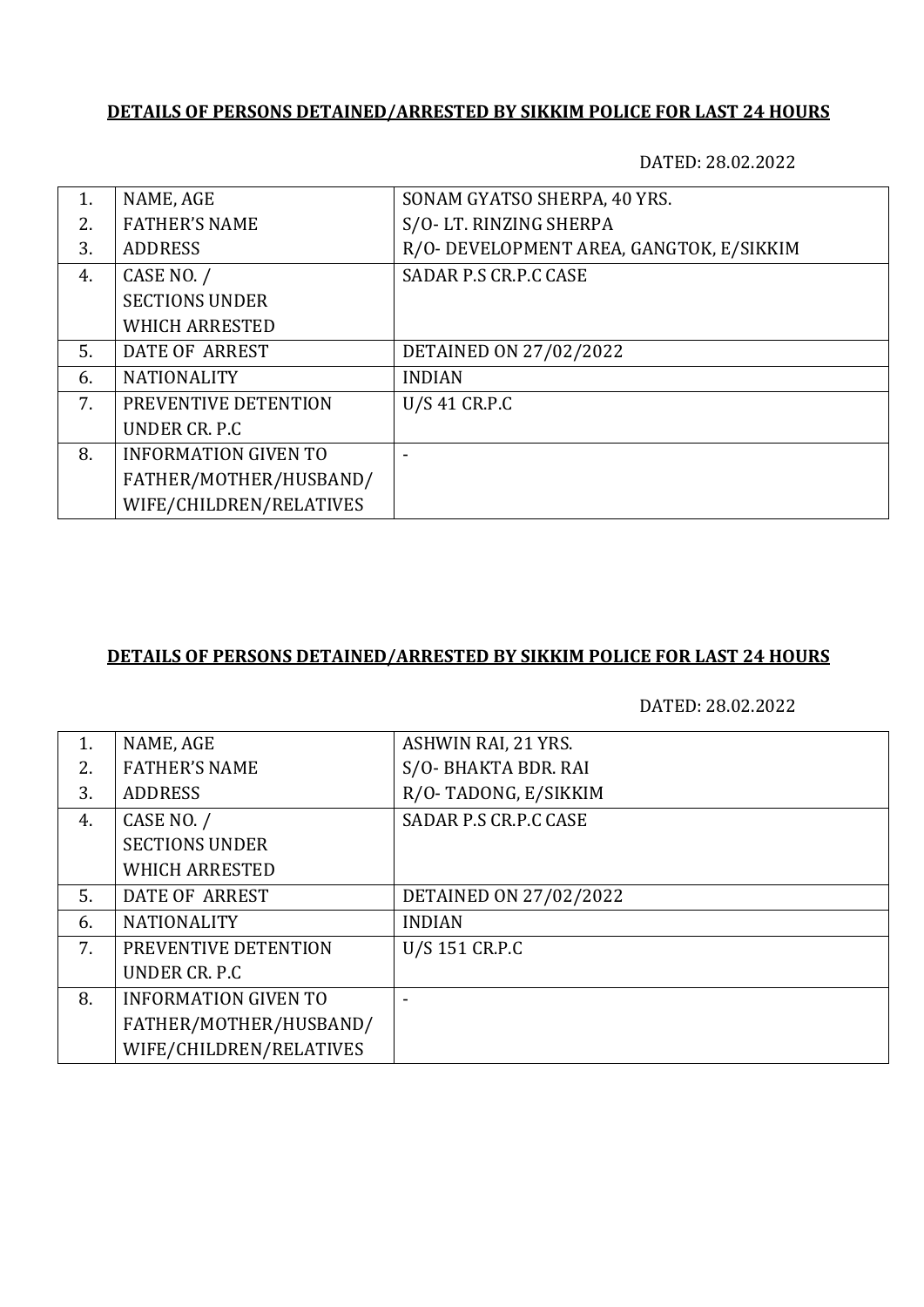# **DETAILS OF PERSONS DETAINED/ARRESTED BY SIKKIM POLICE FOR LAST 24 HOURS**

DATED: 28.02.2022

| 1. | NAME, AGE                   | (I) BINOD PHATAK, 40 YRS.    |
|----|-----------------------------|------------------------------|
| 2. | <b>FATHER'S NAME</b>        | S/O-BIRENDRA PHATAK          |
| 3. | <b>ADDRESS</b>              | R/O- GORAKPUR, WEST BENGAL   |
|    |                             | A/P-RANKEY, SOUTH SIKKIM     |
|    |                             | (II) SANDESH DARJEE, 22 YRS. |
|    |                             | S/O-SUSAN DARJEE             |
|    |                             | R/O- MANGLAY, SOUTH SIKKIM   |
|    |                             | (III) ASHIT SHARMA, 25 YRS.  |
|    |                             | S/O-KUMAR SHARMA             |
|    |                             | R/O- DENTAM SOUTH SIKKIM     |
|    |                             | (IV) MICHAL RAI, 32 YRS.     |
|    |                             | S/O- KAL MAN RAI             |
|    |                             | R/O- KALIMPONG WEST BENGAL   |
|    |                             | A/P- RANKEY, SOUTH SIKKIM    |
|    |                             | (V) MANDEEP GURUNG, 25 YRS.  |
|    |                             | S/O-SUK MAN GURUNG           |
|    |                             | R/O- MANGALBARAY WEST SIKKIM |
| 4. | CASE NO. /                  | RAVANGLA P.S CR.P.C CASE     |
|    | <b>SECTIONS UNDER</b>       |                              |
|    | <b>WHICH ARRESTED</b>       |                              |
| 5. | <b>DATE OF ARREST</b>       | ALL DETAINED ON 27/02/2022   |
| 6. | <b>NATIONALITY</b>          | <b>INDIANS</b>               |
| 7. | PREVENTIVE DETENTION        | U/S 151 CR.P.C               |
|    | <b>UNDER CR. P.C</b>        |                              |
| 8. | <b>INFORMATION GIVEN TO</b> |                              |
|    | FATHER/MOTHER/HUSBAND/      |                              |
|    | WIFE/CHILDREN/RELATIVES     |                              |